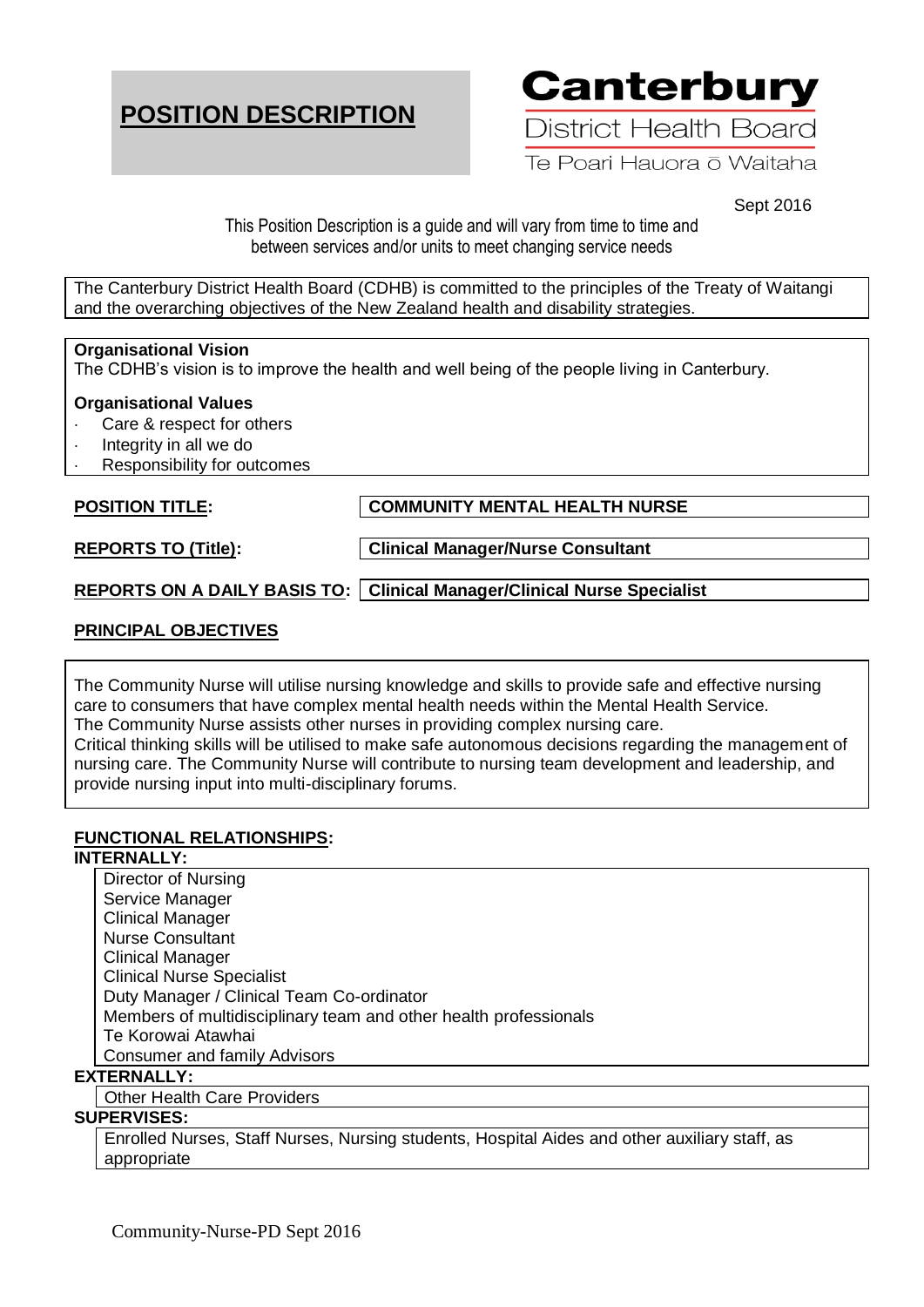# **KEY PERFORMANCE OBJECTIVES:**

| Task                   | To demonstrate professional responsibility, complying with CDHB<br>Policy and Procedures and working within the Mental Health Service<br>philosophical framework.                                                                                                 |
|------------------------|-------------------------------------------------------------------------------------------------------------------------------------------------------------------------------------------------------------------------------------------------------------------|
| <b>Expected Result</b> | Accepts responsibility for ensuring that his/her nursing practice and<br>٠<br>conduct meet the standards of the professional, ethical and relevant<br>legislated requirements                                                                                     |
|                        | Demonstrates the ability to apply the principles of the Treaty of<br>$\bullet$<br>Waitangi to nursing practice                                                                                                                                                    |
|                        | Demonstrates accountability for directing, monitoring and evaluating<br>$\bullet$<br>nursing care that is provided by nurse assistants, enrolled nurses and<br>others, and utilises more experienced RNs to assist with problem<br>solving and setting priorities |
|                        | Promotes an environment that enables patient safety, independence,<br>quality of life and health                                                                                                                                                                  |
|                        | Practices nursing in a manner that the patient determines as being<br>$\bullet$<br>culturally safe                                                                                                                                                                |
|                        | Reads and adheres to Mental Health Policy and Procedures, and<br>$\bullet$<br>practices in accordance with relevant mental health nursing ethical<br>frameworks and codes of conduct.                                                                             |
|                        | Represents the organisation and the nursing profession in a<br>$\bullet$<br>committed manner, projecting a professional image of nursing                                                                                                                          |
|                        |                                                                                                                                                                                                                                                                   |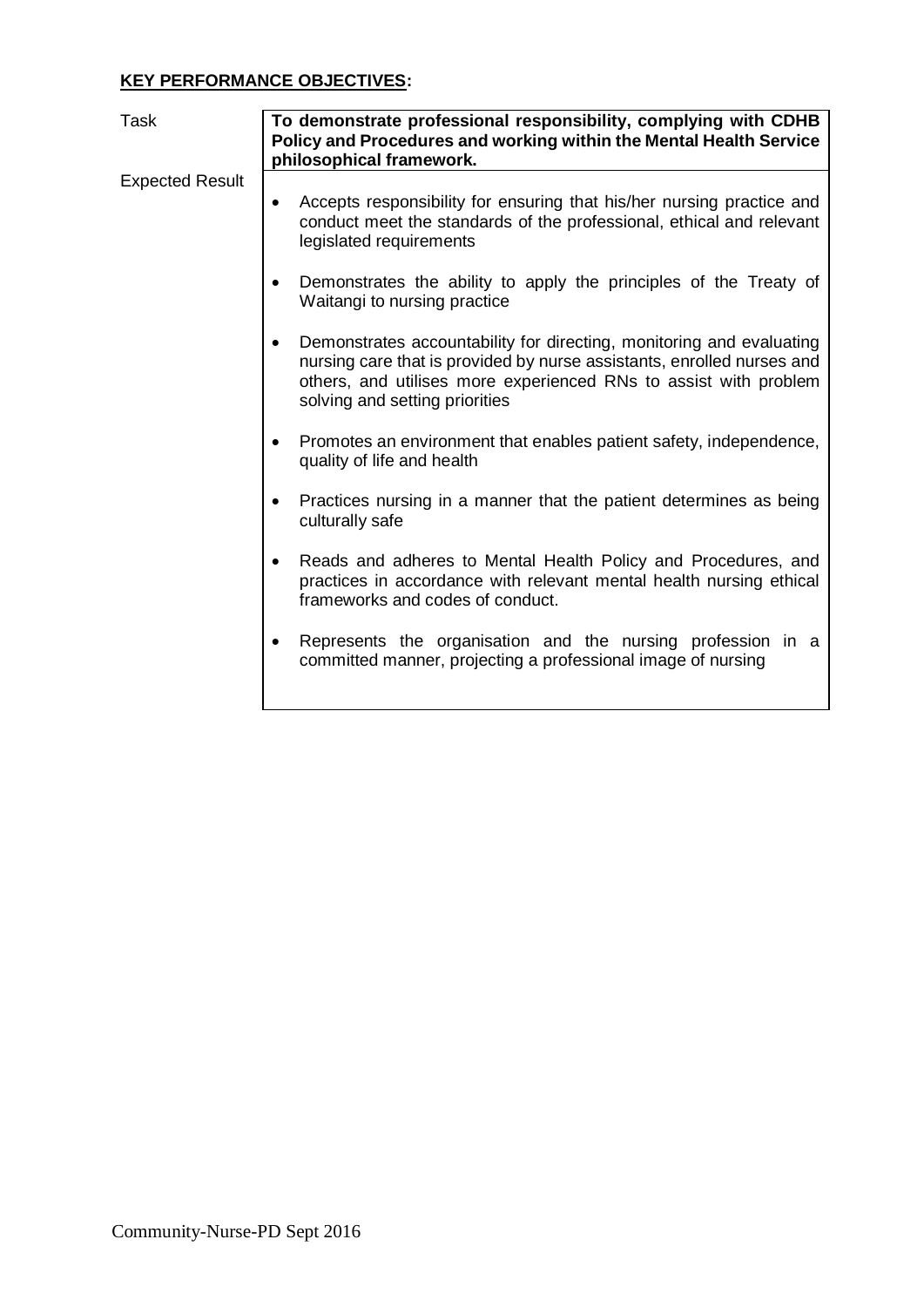| Task                   | To demonstrate professional accountability in the management of<br>nursing care embodying the Code of Health & Disability Services<br><b>Consumers Rights.</b>              |
|------------------------|-----------------------------------------------------------------------------------------------------------------------------------------------------------------------------|
| <b>Expected Result</b> | Provides planned nursing care in partnership with the patient to<br>$\bullet$<br>achieve identified outcomes                                                                |
|                        | Undertakes a comprehensive and accurate nursing assessment of<br>$\bullet$<br>consumers in a variety of settings                                                            |
|                        | Ensures documentation is accurate and maintains confidentiality of<br>$\bullet$<br>information                                                                              |
|                        | Ensures the patient has adequate explanation of the effects,<br>consequences and alternatives of proposed treatment options                                                 |
|                        | Acts appropriately to protect oneself and others when faced with<br>$\bullet$<br>unexpected patient responses, confrontation, personal threat or other<br>crisis situations |
|                        | Evaluates patient's progress toward expected outcomes<br>$\bullet$<br><sub>in</sub><br>partnership with patients                                                            |
|                        | Validates and documents decision-making and outcomes based on<br>$\bullet$<br>nursing knowledge and clinical experience                                                     |
|                        | Recognises early and subtle changes in the patient's health status<br>$\bullet$<br>and/or circumstances and intervenes appropriately                                        |
|                        | Monitors acuity to maintain a safe and therapeutic environment.<br>$\bullet$                                                                                                |
|                        | Acknowledges own limitations of knowledge in complex situations and<br>$\bullet$<br>utilises appropriate resource people when necessary                                     |
|                        | Demonstrates risk assessment and management skills, and practises<br>within a restraint minimisation and safe practice framework.                                           |
|                        |                                                                                                                                                                             |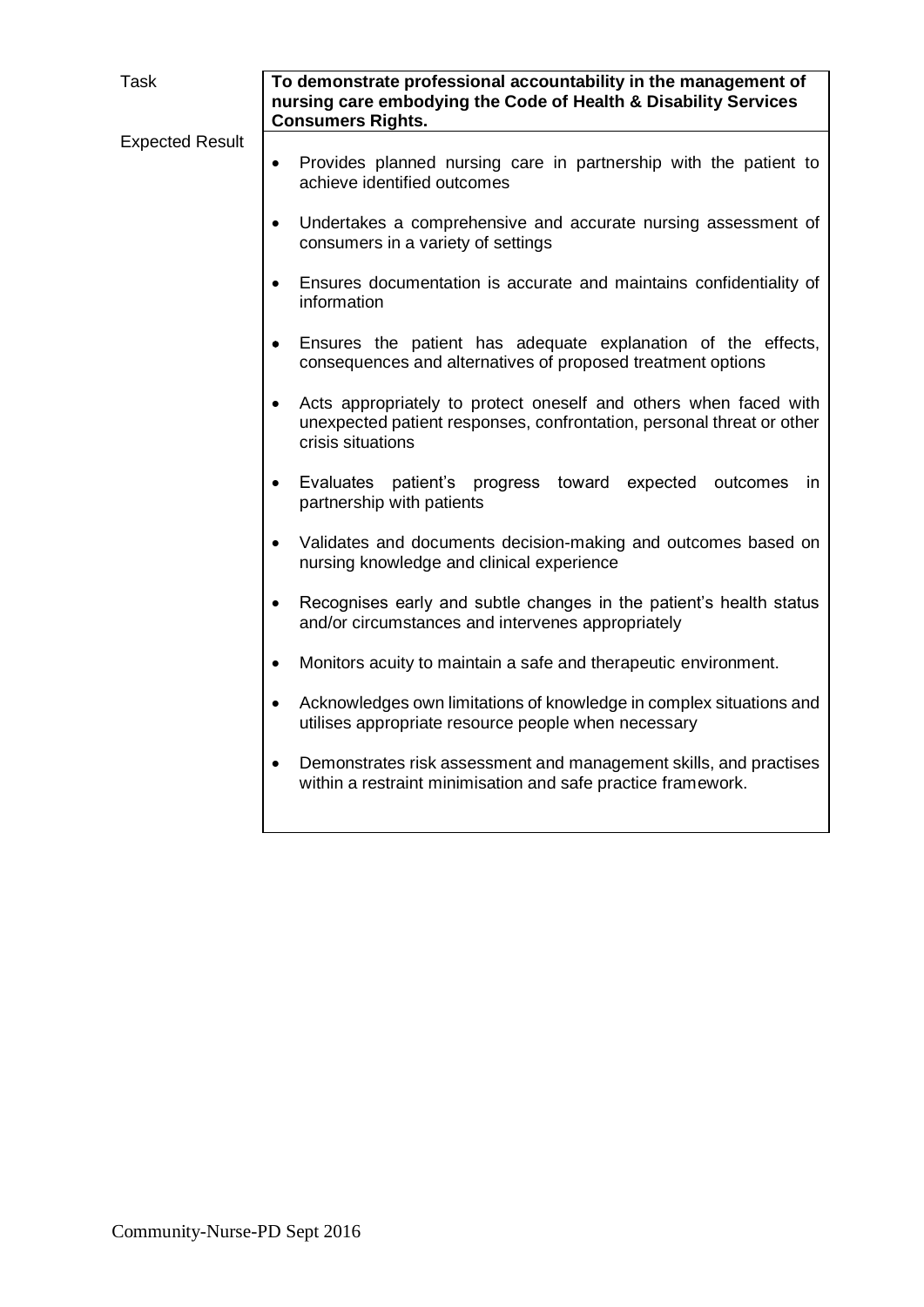- Provides health education appropriate to the needs of the patient within a nursing framework
- Educates patients and family groups effectively by assessing learning readiness; providing teaching; evaluating knowledge and lifestyle changes and maximising opportunities for patient learning and independence. Promotes recovery in all aspects of patient treatment
- Reflects upon, and evaluates with peers and experienced nurses, the effectiveness of nursing care
- Maintains professional development
- Continues to advance clinical knowledge and skills through selflearning, unit teachings, in-service education and external programmes as approved by his/her line manager/Nurse Consultant
- Participates in teaching others, including students of nursing

| Task<br><b>Expected Result</b> | To demonstrate effective interpersonal relationship skills                                     |
|--------------------------------|------------------------------------------------------------------------------------------------|
|                                | Establishes, maintains and concludes therapeutic interpersonal<br>relationships with patients. |
|                                | Practises nursing in a negotiated partnership with the patient where<br>and when possible      |
|                                | Communicates effectively with patients and members of the health<br>care team                  |
|                                | Maintains privacy and confidentiality at all times.                                            |
|                                | Involves family/whanau in treatment planning.                                                  |
|                                | Able to utilise appropriate mental health therapeutic interventions.                           |
|                                | Incorporates therapeutic risk management in to daily practice.                                 |
|                                |                                                                                                |
|                                |                                                                                                |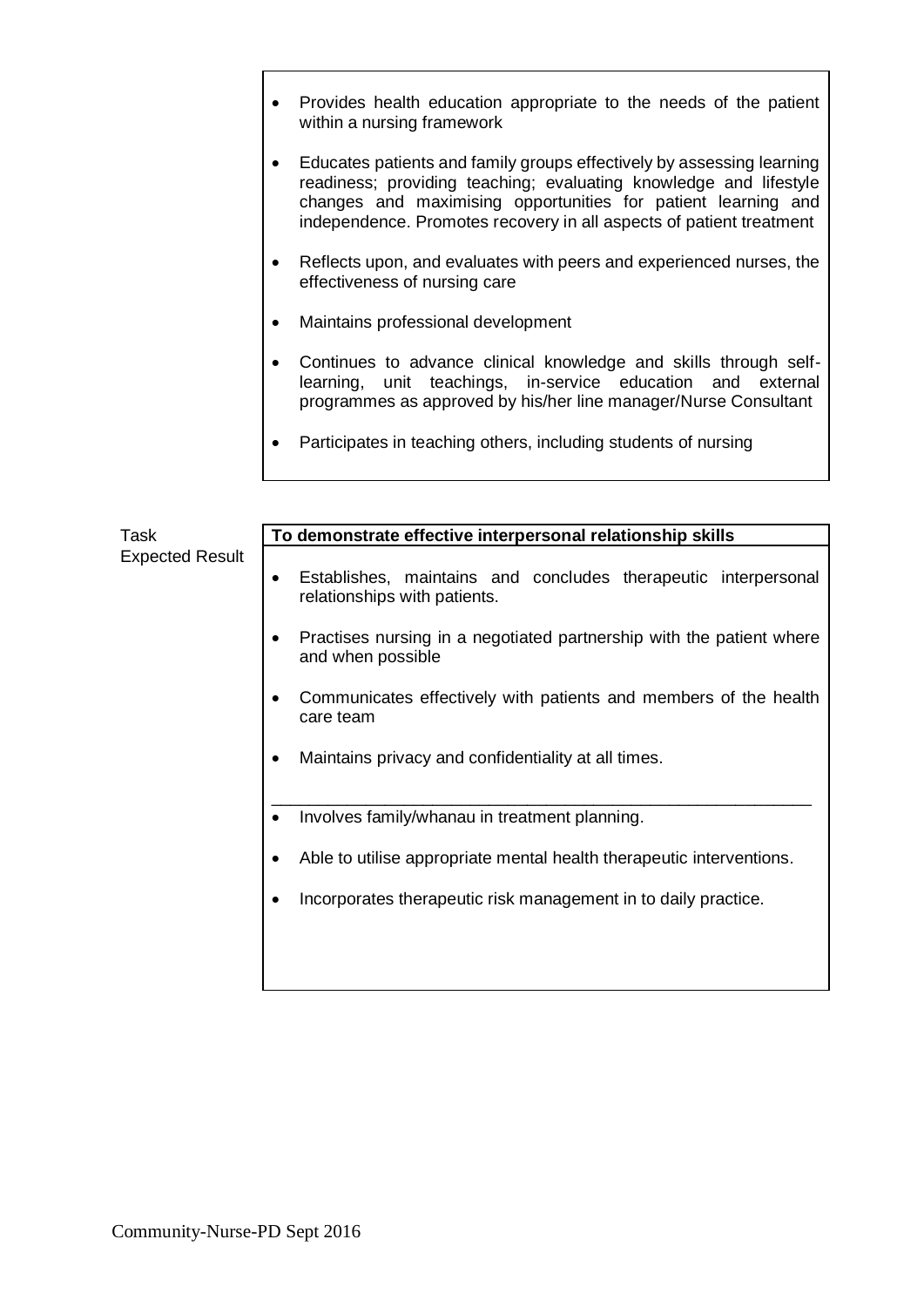| Task                   | To participate in inter-professional health care and quality<br>improvement                                                                                                                                                             |
|------------------------|-----------------------------------------------------------------------------------------------------------------------------------------------------------------------------------------------------------------------------------------|
| <b>Expected Result</b> | Collaborates and participates with colleagues and members of the<br>$\bullet$<br>health care team to facilitate and co-ordinate care                                                                                                    |
|                        | Recognises and values the roles and skills of all members of the<br>$\bullet$<br>health care team in the delivery of care                                                                                                               |
|                        | Initiates referrals to other members of the health care team in a<br>$\bullet$<br>timely manner                                                                                                                                         |
|                        | Consistently participates and where appropriate co-ordinates multi-<br>$\bullet$<br>disciplinary team meetings and family conferences, representing the<br>nursing perspective of patient needs, and enacting outcomes<br>appropriately |
|                        | Participates in activities which monitor/audit delivery of quality<br>$\bullet$<br>patient care e.g. accreditation processes, and current or<br>retrospective nursing audits                                                            |
|                        | May be the unit/team representative on professional nursing and/or<br>$\bullet$<br>other committees                                                                                                                                     |
|                        | Shares specialist knowledge and networks with nursing colleagues<br>٠<br>within and external to CDHB                                                                                                                                    |
|                        | When required, assists in formulating and reviewing nursing<br>$\bullet$<br>standards, procedures and guidelines                                                                                                                        |
|                        | Develops and/or participates in activities which monitor and audit<br>$\bullet$<br>nursing practice and quality patient health outcomes                                                                                                 |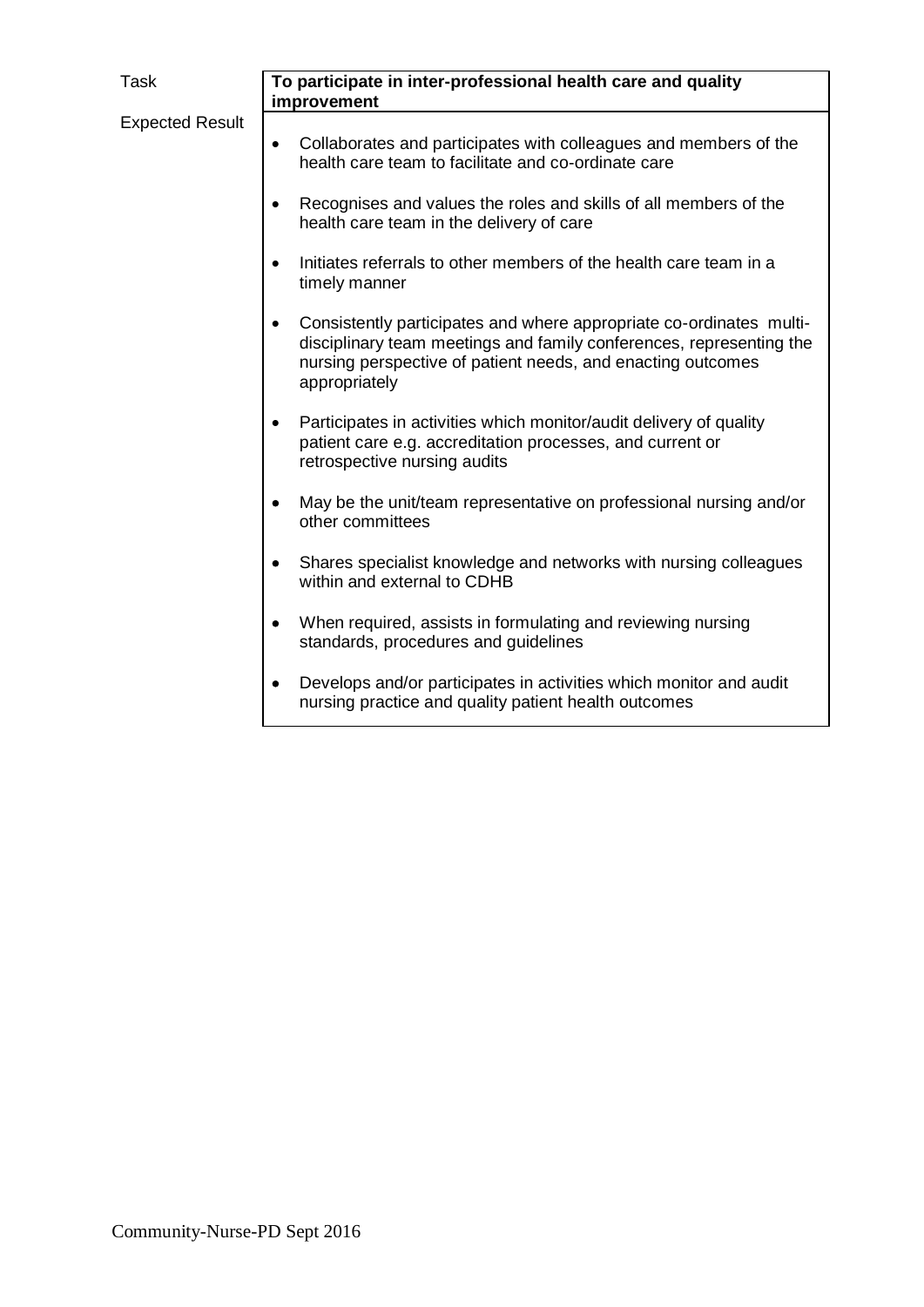| Task                   | To contribute to the administration of the Service, working<br>effectively within the multidisciplinary team and act as a<br>professional role model.                                                    |
|------------------------|----------------------------------------------------------------------------------------------------------------------------------------------------------------------------------------------------------|
|                        |                                                                                                                                                                                                          |
| <b>Expected Result</b> | Contributes to the running of the service through participation in tasks<br>$\bullet$<br>that support patient recovery                                                                                   |
|                        | Provides leadership within the service and effectively co-ordinates<br>$\bullet$<br>patient care                                                                                                         |
|                        | Demonstrates awareness of factors which impact on patient care in<br>her/his environment                                                                                                                 |
|                        | Prioritises own workload to enable support, assistance and<br>supervision for other nurses when necessary                                                                                                |
|                        | Actively participates in clinical and service business meetings to<br>$\bullet$<br>enhance multi-disciplinary team functioning                                                                           |
|                        | Uses appropriate channels of communication<br>$\bullet$                                                                                                                                                  |
|                        | Utilise resources in a cost-effective manner                                                                                                                                                             |
|                        | Acts as a mentor / preceptor in the orientation of new staff and<br>$\bullet$<br>nursing students                                                                                                        |
|                        | Educates nurses, nursing students and other staff clinical<br>$\bullet$<br>procedures following CDHB Policy and Procedure, in conjunction<br>with more experienced RNs and the Clinical Nurse Specialist |
|                        | Participates in in-service education and post-registration education<br>$\bullet$<br>as approved/requested by the nursing line manager                                                                   |
|                        | Acts as a resource for area specific responsibilities e.g. Countering<br>Discrimination, Mental Health Act resource or other area of<br>designated responsibility or expertise                           |
|                        | When requested, will train and act as a Duly Authorised Officer.<br>$\bullet$                                                                                                                            |
|                        | Has a knowledge of ethical principles and assists others in resolution<br>$\bullet$<br>of potential dilemmas, utilising appropriate resource people where<br>necessary                                   |
|                        | Undertakes safe autonomous practice supported by the multi-<br>disciplinary team                                                                                                                         |
|                        |                                                                                                                                                                                                          |
|                        |                                                                                                                                                                                                          |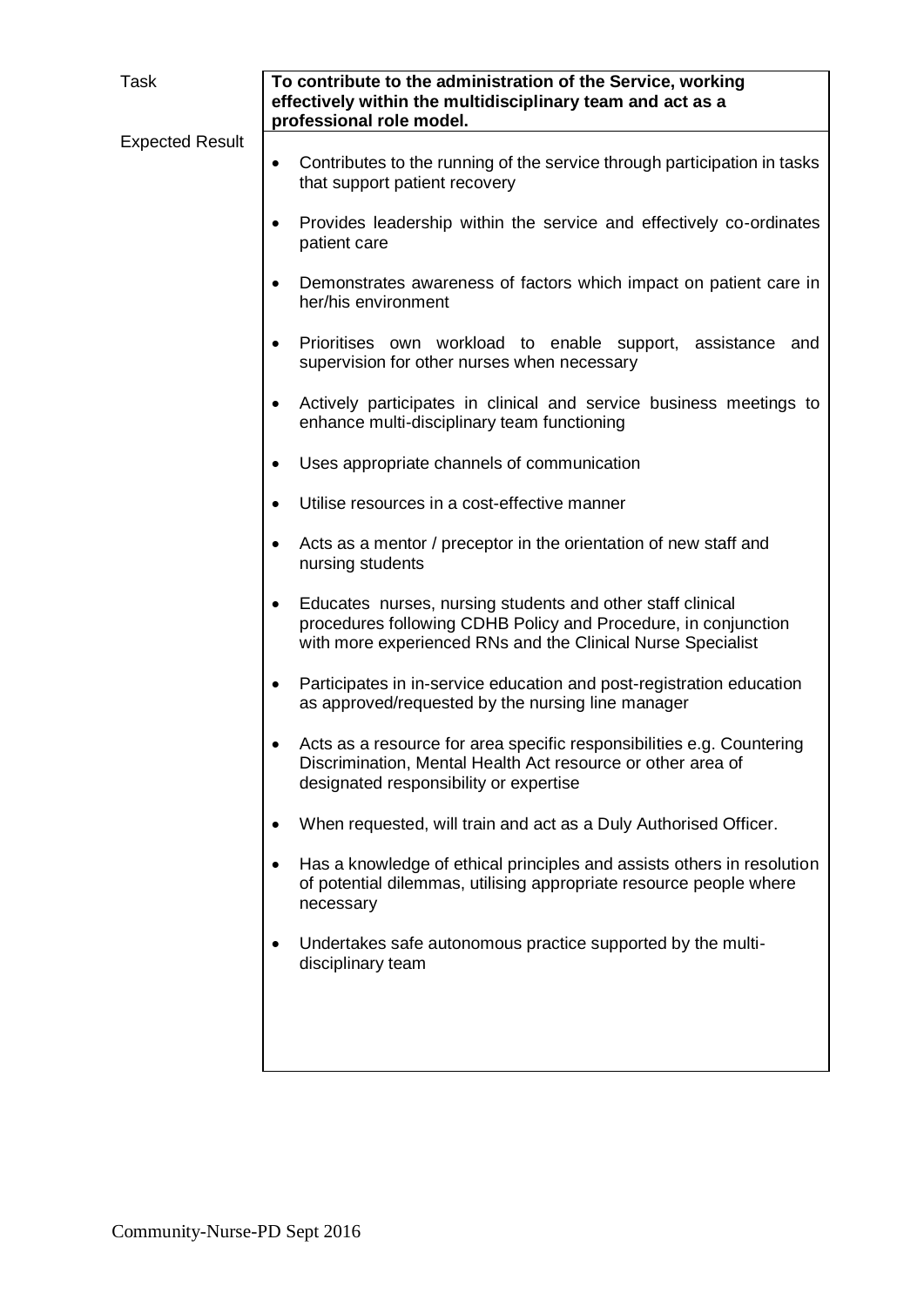| <b>Task</b>            | To participate in the annual performance review process in<br>conjunction with the line manager (or nominated appraiser) and<br>professional advisor (or delegate).                                                                                                                                                                                                                                                                                                                                                                                                                                                                                                                                      |
|------------------------|----------------------------------------------------------------------------------------------------------------------------------------------------------------------------------------------------------------------------------------------------------------------------------------------------------------------------------------------------------------------------------------------------------------------------------------------------------------------------------------------------------------------------------------------------------------------------------------------------------------------------------------------------------------------------------------------------------|
| <b>Expected Result</b> | Prepares for and participates in her/his annual performance review<br>Identifies and documents professional goals in conjunction with<br>$\bullet$<br>her/his line manager and professional advisor.<br>Maintains a professional nursing portfolio<br>$\bullet$<br>Presents Annual Practising certificate in a timely manner<br>$\bullet$                                                                                                                                                                                                                                                                                                                                                                |
| <b>Task</b>            | To implement emergency procedures and maintain a safe and<br>secure environment by following relevant Canterbury District                                                                                                                                                                                                                                                                                                                                                                                                                                                                                                                                                                                |
| <b>Expected Result</b> | Health Board policies, protocols and standards.<br>This includes but is not limited to:<br>Demonstrates competence in emergency procedures, e.g. fire,<br>$\bullet$<br>restraint procedures, CPR<br>Completes mandatory Mental Health Service training and updates<br>$\bullet$<br>regularly as required by CDHB's policies and procedures<br>Identifies, takes appropriate action and promptly reports clinical,<br>Occupational Safety & Health and security incidents<br>Assists in the maintenance of unit equipment and where necessary,<br>$\bullet$<br>promptly reports unsafe or malfunctioning equipment<br>Maintains standards for safety, infection control, and medico-legal<br>requirements |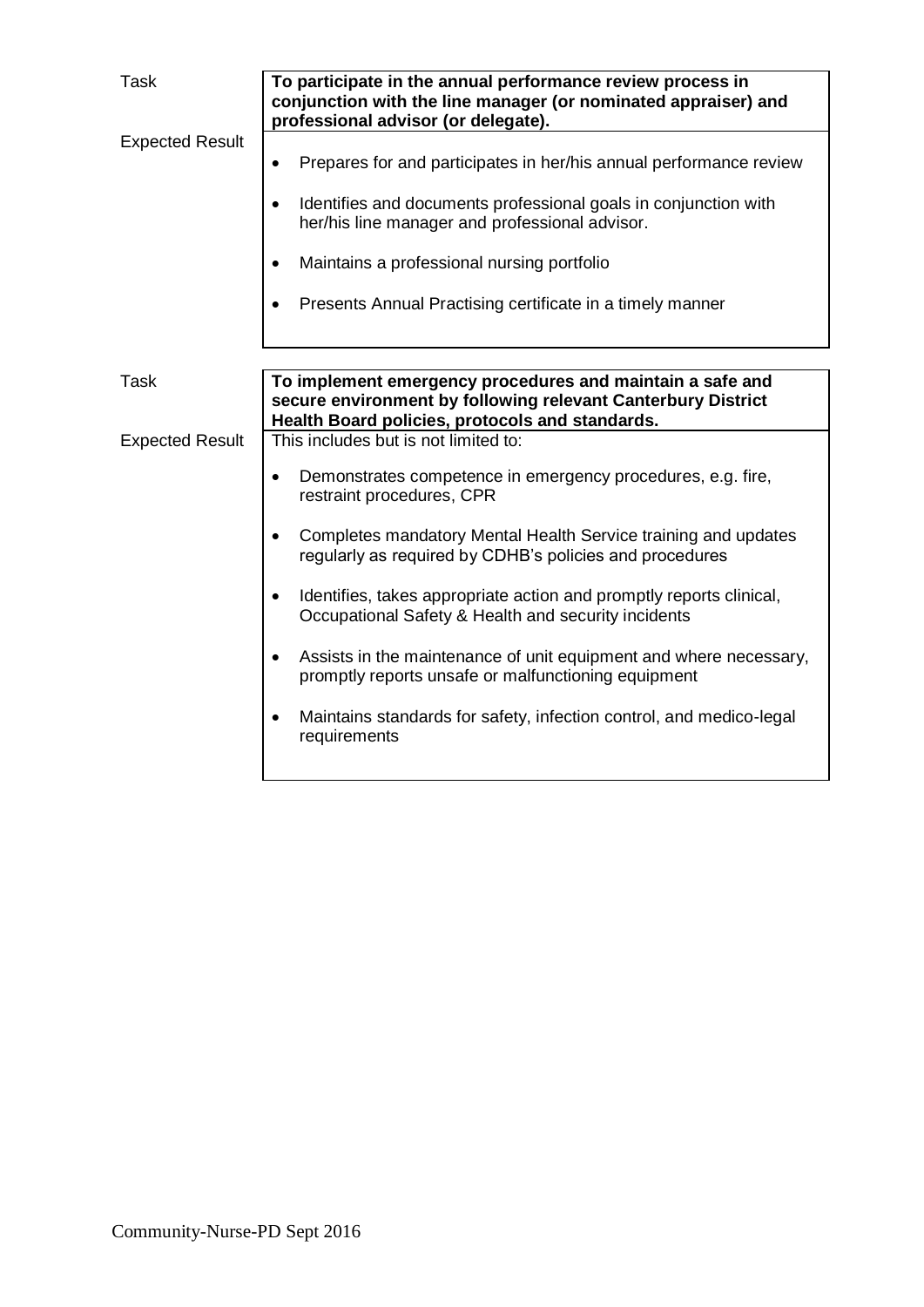# **LIMITATIONS OF AUTHORITY:**

Matters which must be referred to the Clinical Manager/Duty Co-ordinator/Nurse Consultant/Clinical Nurse Specialist

- Security breaches and quality standard failures.
- Any matters which are not clearly identified or do not comply with Canterbury DHB's adopted policies or procedures.

## **PERSON SPECIFICATION GUIDE:**

## **The person must:**

- Demonstrate professional accountability within scope of practice
- Have a commitment to ongoing development of nursing skills and in-service education.
- Have excellent therapeutic communication skills.
- Have the ability to work as part of a multi-disciplinary team.
- Adhere to Canterbury DHB's policies and procedures.

## **HEALTH & SAFETY:**

- Observe all Canterbury DHB safe work procedures and instructions
- Ensure own safety and that of others
- Report any hazards or potential hazard immediately
- Use all protective equipment and wear protective clothing provided
- Make unsafe work situations safe or, if they cannot, inform your supervisor or manager
- Co-operate with the monitoring of workplace hazards and employees health
- Ensure that all accidents or incidents are promptly reported to your manager
- Report early any pain or discomfort
- Take an active role in the Canterbury DHB's rehabilitation plan, to ensure an early and durable return to work
- Seek advice from your manager if you are unsure of any work practice

# **QUALITY:**

.

Every staff member within CDHB, is responsible for ensuring a quality service is provided in their area of expertise. All staff are to be involved in quality activities and should identify areas of improvement. All staff are to be familiar with and apply the appropriate organisational and divisional policies and procedures.